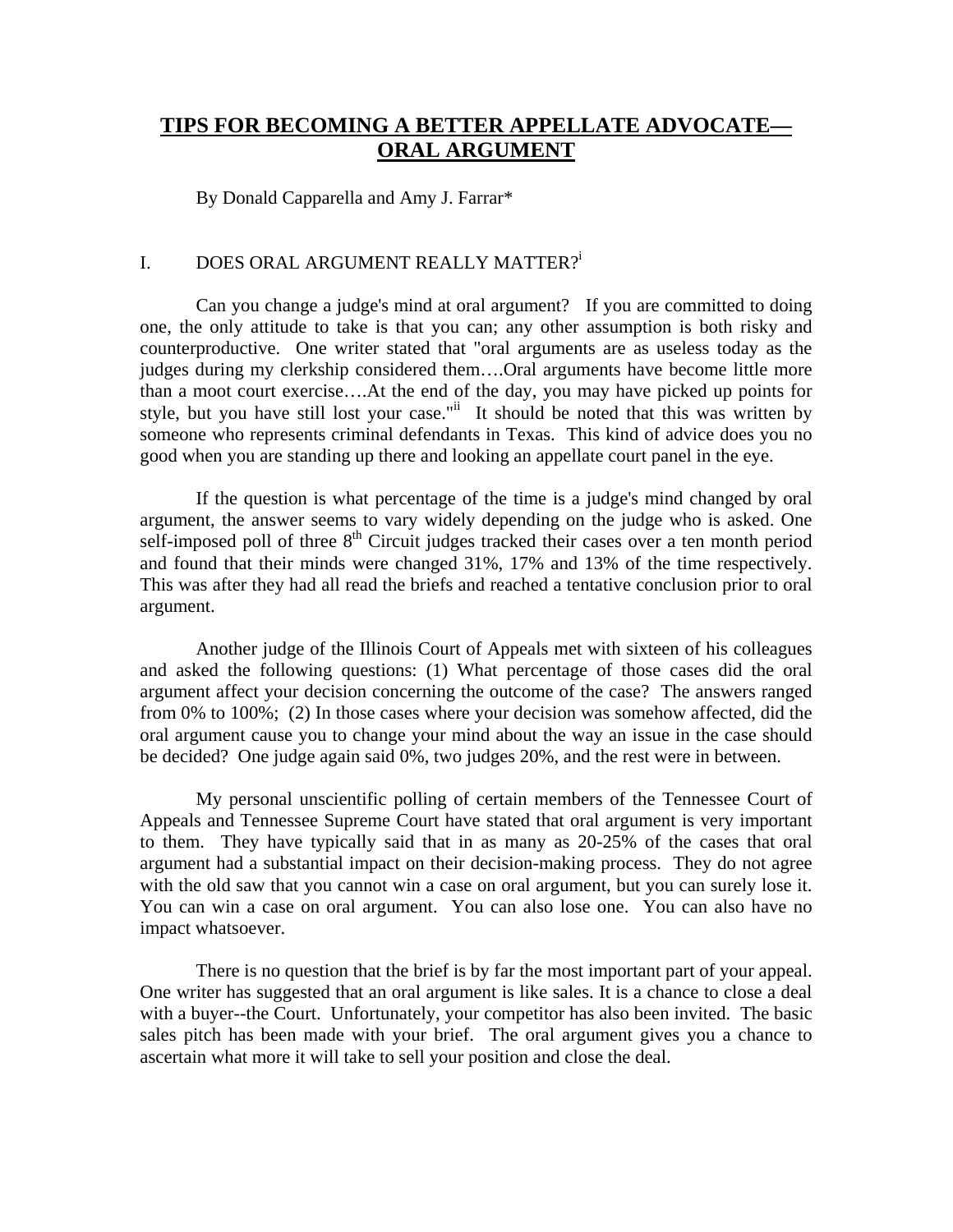# II. A BAKER'S DOZEN: THIRTEEN THINGS YOU SHOULD BE PREPARED FOR IN ORAL ARGUMENT

#### 1. Be prepared for questions.

The phrase "oral argument" is a misnomer; it is not an argument, it is a discussion. At its best, oral argument is a conversation. The court needs to make a decision, and they want your help. Do not attempt to create a dramatic flourish or parade around as a great orator. It is your understanding and knowledge of the case that they are after.

You should see yourself as an invaluable resource to the judges; you are there to help them. You should think of oral argument as if they have asked you to come answer their questions and resolve their concerns. A judge that is on your side will often use you to convince another judge who is on the fence. It is important to also realize that they are, in most cases, right on the brink of a decision. Appellate judges very often leave the bench to go vote on your case. Oral argument is your last chance to affect their decisionmaking process.

#### 2. Know the law.

If you think of yourself as a resource, you can tell them why a particular case is distinguishable or why it is controlling; you can synthesize the law. Know the statutory scheme and what problem it was trying to address and the underlying policy reasons behind its passage. Try to be an intellectual peer of the judges.

#### 3. Be prepared to concede points that hurt you.

Be ready to quickly turn weak points around to show that, despite the problem with your case, you still win. Remember, if you are on appeal, and you are the appellant, you have already lost once. There has to be a reason you lost, and you cannot just blame the trial judge or the jury. Be prepared for questions that ask you to concede something, earn credibility by admitting the concession, and be prepared to point out something in the case that cancels out the negative point, or makes it irrelevant. If you are the appellee and there was an error below, better to admit to it and show that it was harmless.

## 4. Know your standards of review.

Standards of review are critical in oral argument. First, the standard of review will tell you which arguments on appeal are likely to be the subject of the oral argument. The issues on appeal may be very different than those that were the hardest fought at trial, and the reasons will likely be the standard of review. If you are appealing a jury trial, and there was a hard-fought factual issue, (e.g., who ran the red light), that will not be an important issue on appeal because the standard of review is the material evidence rule. Very few jury verdicts are overturned for lack of material evidence.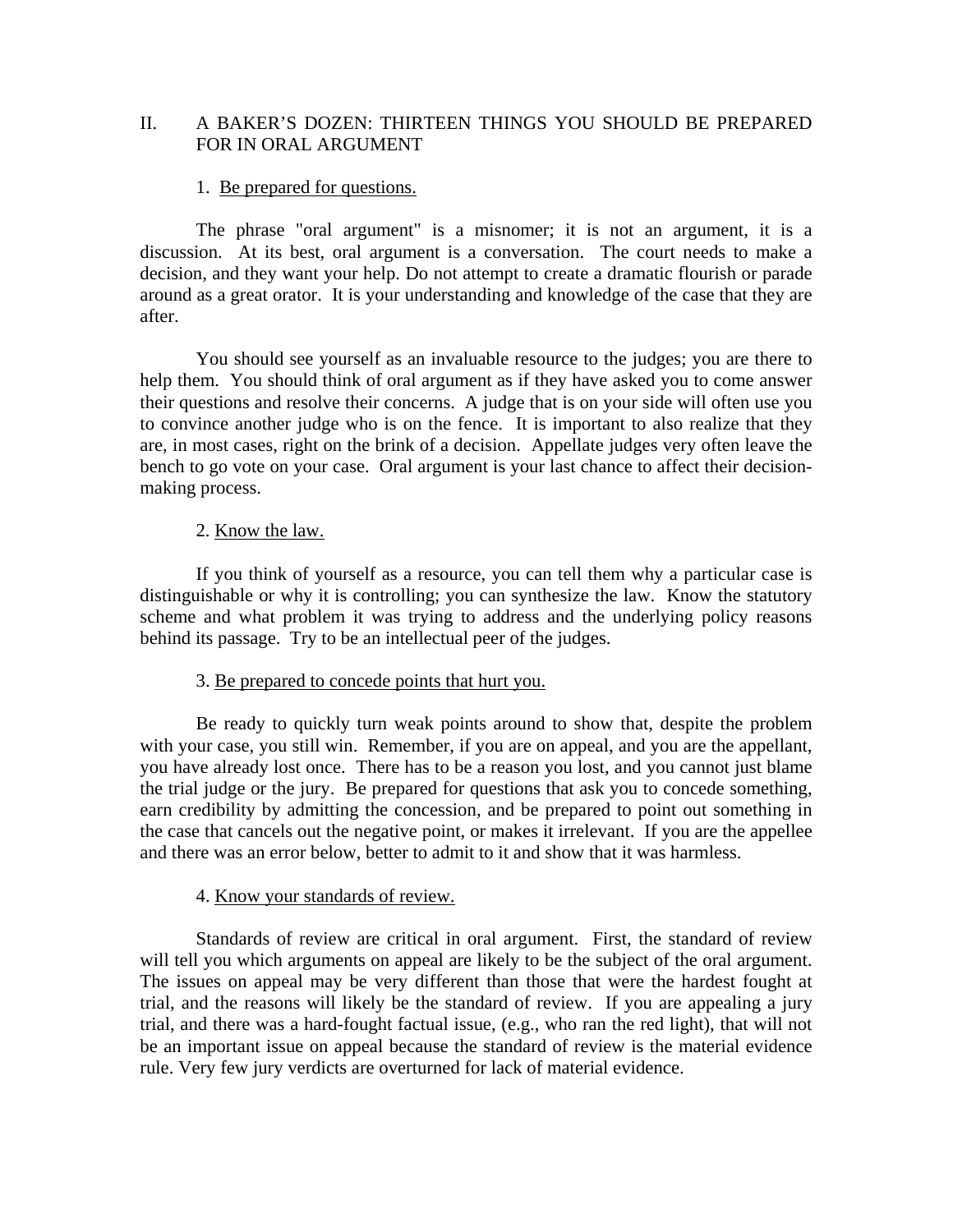On the other hand, if one of your issues is a legal one, the standard of review is de novo. I have won caes where the court of appeals applies the abuse of discretion standard, but I was not expecting to win. Knowing the standard of review for each issue helps you focus on the decision-making process of the Court of Appeals, and will make you better prepared for their areas of inquiry.

### 5. Be prepared to listen.

Aside from engaging in a discussion with you directly, appellate judges are also engaging in a discussion with each other through you. Listen, and read the judge's questions and body language. Listening to the judges is just as important to the appellee as to the appellant. The appellee should pay special attention to the judge's reaction to appellant's arguments.

#### 6. Have a theme that ties the parts of your case together.

The first five minutes (maybe the first 2 minutes) of your oral argument are the most important. This is true for both the appellant and the appellee. The most dramatic moment in an appellate argument is when the appellee rises to respond to the appellant's argument. If you are the appellee, do not be locked into your argument. Be prepared to tee off on something the appellant argued, or on something a judge said in response to his or her argument. The first few minutes of your time is when you have the judges' highest level of attention. If you go over the facts or do background at that point, you will lose the court.

#### 7. Do a mock oral argument.

This gives you a chance to "practice" law. Find one, two or three colleagues, make them read the briefs, and sit there for fifteen minutes (or more) and have them ask you questions. It will raise your confidence level immensely. It will also prepare you to answer the tough questions in a more prepared way. Tape yourself if you dare. If you do not do a mock argument, pretend you are the judge and anticipate the questions that they would ask; practice answering them on your feet and out loud. We sound better in our heads than we sound out loud.

#### 8. Think about your demeanor.

I think it helps to smile (appropriately). Show no fear of their inquiry. Try to be thoughtful when they ask a question. Do not be afraid to stand there and think for a little bit before answering a question; be wide open, show no defensiveness. Eye contact with the entire panel is important.

#### 9. Do an outline of your argument.

Make sure your argument outline fits on one page; it is there to trigger your memory about the structure of your argument should amnesia or nerves hit you. One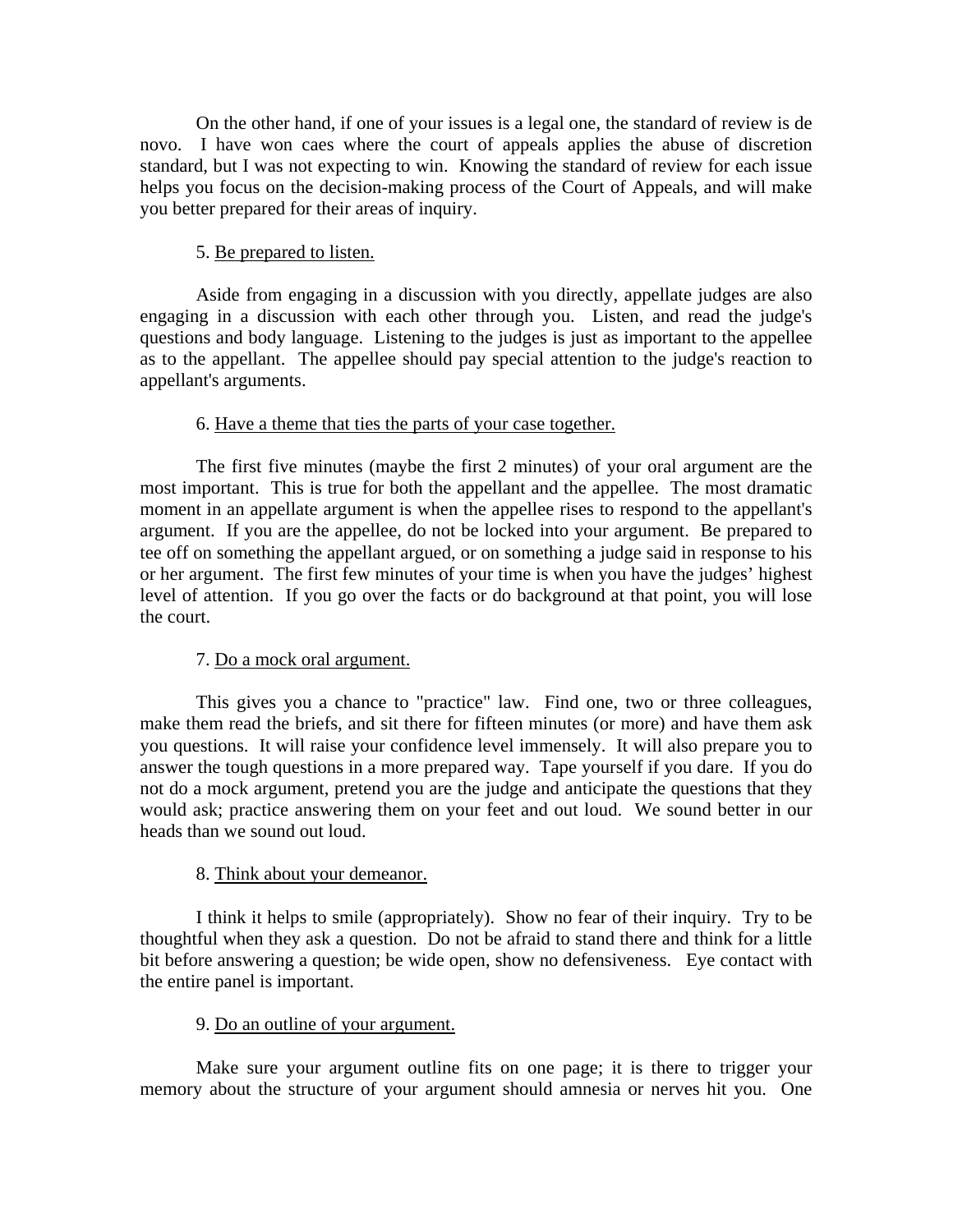writer said you must be thorough and flexible. I think you *cannot* be flexible unless you are thorough. An outline helps you get back on track if you are asked a lot of questions. For example, create prepared concise statements on: (1) the procedural posture of case; (e.g., "This is an appeal of the trial court's grant of summary judgment on statute of limitations grounds." or "This is an appeal of a jury verdict where the plaintiff was awarded damages in the amount \$150,000 for medical malpractice."); (2) each issue in the case; Use simplified language, do not remain wedded to the issues as stated in the brief. (3) the critical facts of the case.

## 10. Know what you want.

Be prepared for the court to ask you the following questions: If you could craft the rule that you want this court to adopt, what would it be? Is there a compromise rule that will satisfy you? What are the underlying policy grounds and good sense that support the result you want? Why is it good for others than just your client?

# 11. Keep rebuttal brief and to the point.

There should be no more than three points for rebuttal, and it should always come from discussion during appellee's argument, not a repeat of what you said in your argument. Save no more than three minutes for rebuttal; be prepared not to use it.

# 12. Use visual aid if necessary.

In rare cases, demonstrative exhibits are helpful. I try and imbed them in my brief, e.g. a key letter or timeline that is quoted. I then ask the court to look at the language with me together. Do not use a demonstrative exhibit as a crutch; only use it if it really helps. If a case turns on some language, a statute, or a letter some people think it is helpful blow up the language so it can be in front of everyone while it is discussed. Be careful to make it big enough! Some judges have poor eyesight.

## 13. Make certain the law you cite is current.

Read slip opinions (TAM) before oral argument. Shepardize your cases to make sure they are still good law

# III. TEN THINGS YOU SHOULD NOT DO IN ORAL ARGUMENT

- 1. Do not be a lifeless lawyer who parrots a mediocre brief. You must not be boring--do not read your brief or simply repeat yourself; sound like you care.
- 2. Don't argue your weak issues; if they have to be in the brief at all, don't raise them yourself.
- 3. Do not miscite the record or authority, and if your opponent does, point it out respectfully (and you better be right!).